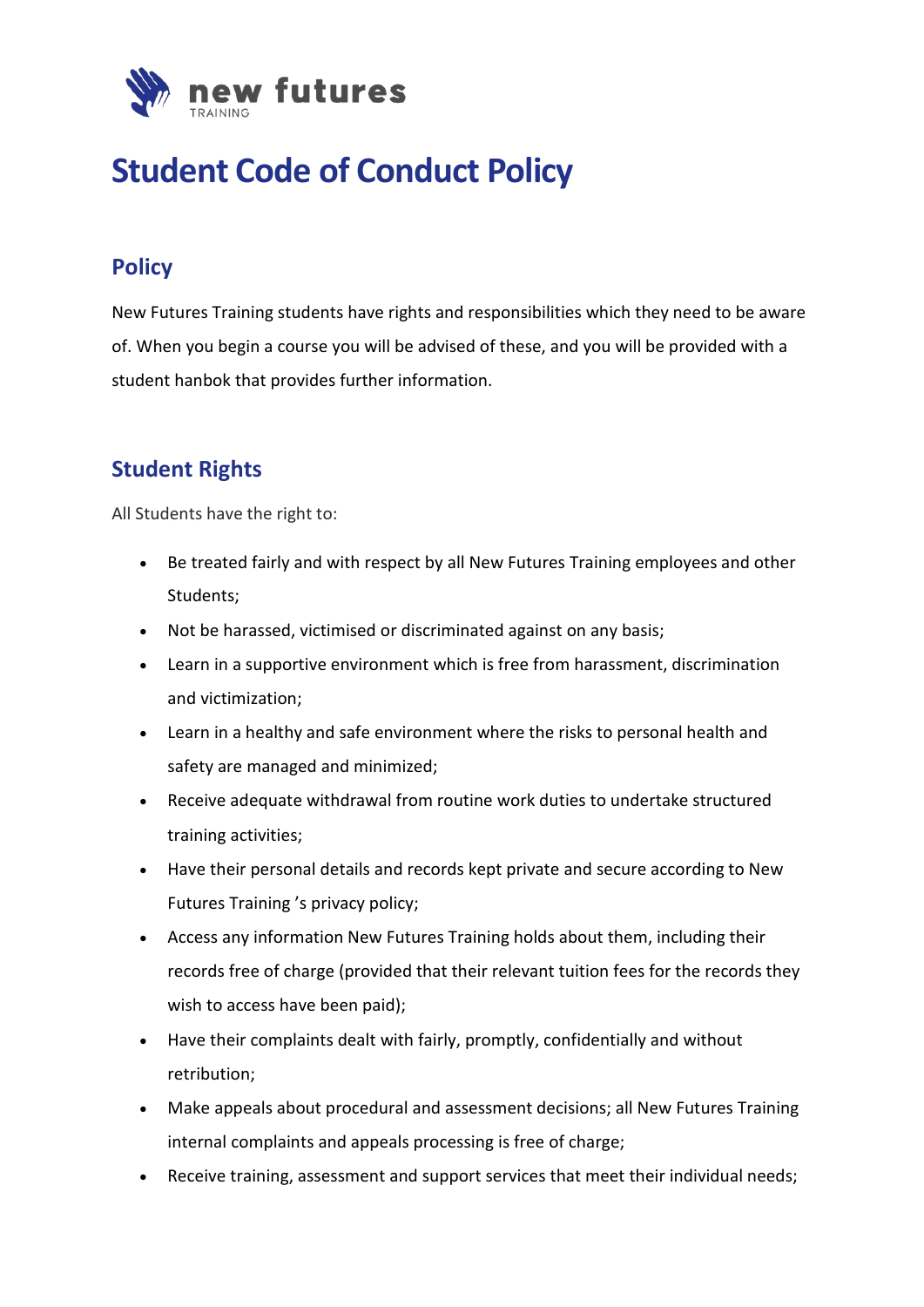- Be given clear and accurate information about their course, training and assessment arrangements and their progress.
- Access the support they may need to effectively participate in their training program;
- Provide feedback to New Futures Training, on the client services, training, assessment and support services they received.
- To receive, before enrolling, current and accurate information about the courses, fees, modes of study and other information.

# **Student Responsibilities**

All students, throughout their training and involvement with New Futures Training, are expected to:

- Treat all others with fairness and respect and to not do anything that could offend, embarrass or threaten others;
- Not harass, victimise, discriminate against or disrupt others;
- Treat all others and their property with respect;
- Respect the opinions and backgrounds of others;
- Follow all policies and procedures as directed by New Futures Training employees;
- Report any perceived safety risks as they become known;
- Not possess any articles or items that may threaten the safety of self or others during training delivery;
- Notify New Futures Training if any of their personal information or contact details change;
- Provide relevant and accurate information to New Futures Training in a timely manner;
- Apply themselves to their course with due personal commitment and integrity;
- Complete all assessment tasks, learning activities and assignments honestly and without plagiarism or cheating;
- Hand in all assessment tasks, assignments and other evidence of their work on time;
- Participate in regular contact with their Trainer and Assessor where directed;
- Progress steadily through their course in line with their training plan;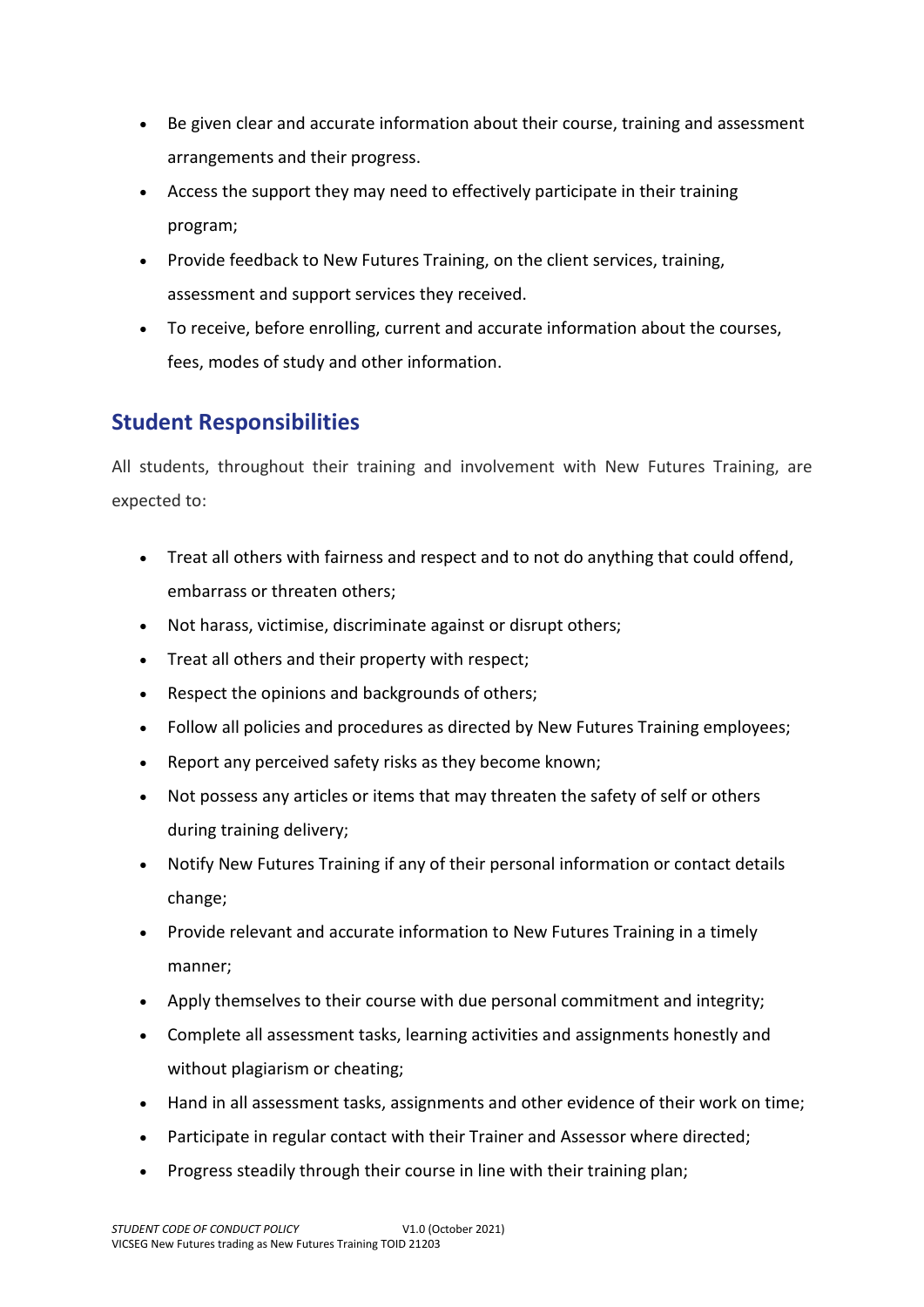- Prepare appropriately for all assessment tasks, visits and training/coaching sessions;
- Notify New Futures Training if any difficulties arise as part of their involvement in the program;
- Notify New Futures Training if they are unable to attend a workplace visit or training/coaching session for any reason at least twenty-four (24) hours prior to commencement of the activity;
- Refrain from smoking at training venues and on the premises of New Futures Training;
- Make agreed payments for their training within agreed timeframes.

# **Occupational Health and Safety**

- All students must protect their own health and safety and to avoid adversely affecting the health and safety of any other person.
- All student must ensure that they are not, by the consumption of drugs or alcohol, in such a state as to endanger your own health and safety or the health and safety of another person.

# **Privacy and personal information**

When you enrol at New Futures Training, the collection, storage, use and disclosure of any personal information you provide is protected under the Privacy and Personal Information Protection Act 1998. Any health information you provided is protected under the Health Records and Information Privacy Act 2002.

## **Respect for others**

- You will be expected to treat New Futures Training team members and fellow participants with respect and observe any particular conditions which may appear in this information booklet or be raised during the course by a New Futures Training team member.
- Inappropriate language and actions will not be tolerated.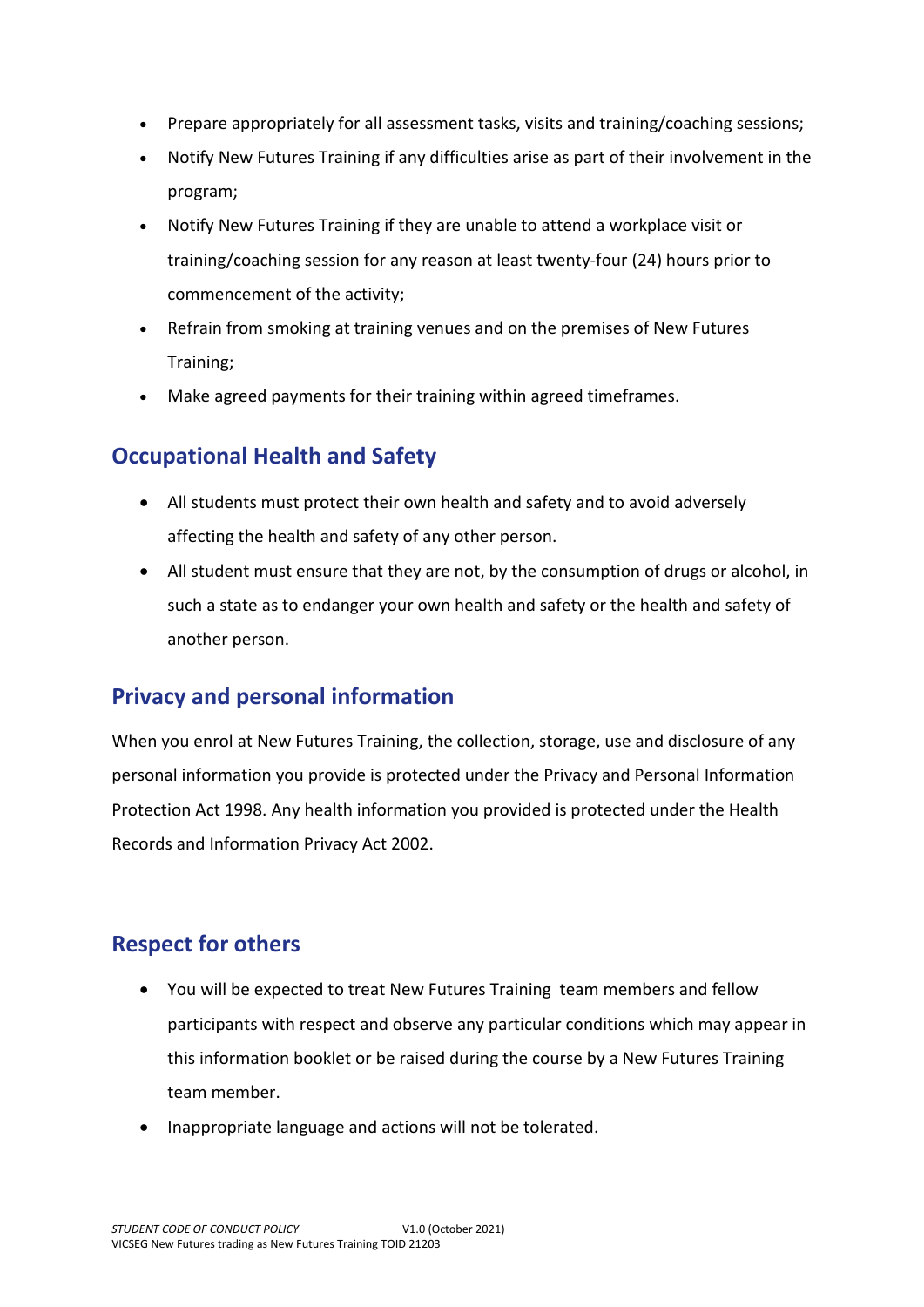- In keeping with equal opportunity and discrimination laws, no derogatory or prejudicial comments are acceptable with reference to a person's culture, disability, gender, disability, sexuality, religion or age.
- Harassment and intimidation of staff or fellow participants will not be tolerated.
- Treat facilities and equipment with due care and respect.
- Arrive on time to start all sessions. This includes after lunch and coffee breaks.

## **Behaviour**

- Participants are expected to participate in all training activities and carry out any tasks within reason that may be requested by your trainer/assessor.
- You should complete these tasks to the best of your ability and in a timely manner.
- Repeated failure to complete set tasks or attend scheduled training may result in suspension of your training.
- Your trainer will then discuss an action plan with you to address the performance issue and provide you with opportunities to recommence training.
- Consumption or being under the influence of, alcohol or illicit substances during training hours is unacceptable and will result in training being terminated or you being asked to leave the premises.
- Continued abuse of this nature may result in your removal from the training program.
- Your behaviour must not disrupt or threaten others.
- Abusive behaviour or physical violence can result in instant withdrawal from the program. You should behave in a way that reflects workplace/classroom standards at all times.
- Participants should be punctual to all training sessions.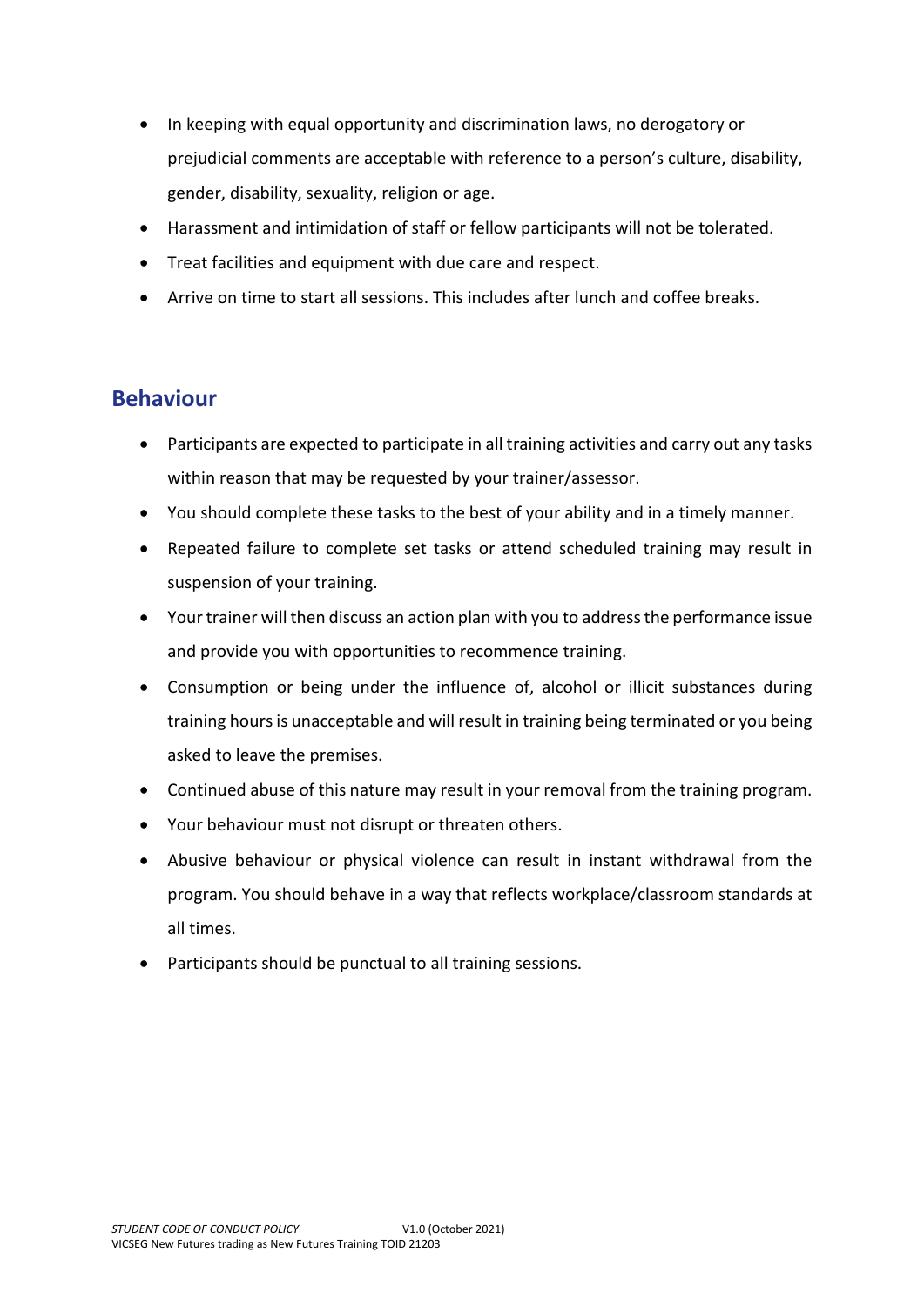# **Disciplinary Procedures**

- Where your behaviour is affecting the learning process, you will be asked to leave and be given a written warning.
- Re-entry to the training program will need to be negotiated with the trainer. Any misconduct (below) will result in a meeting followed by a written warning.
- Any further incidents will result in termination from the course without refund.
- Serious misconduct will result in immediate termination from your course. No refund will be given in this instance

## **Misconduct**

Misconduct includes but is not limited to:

- Theft
- Fraud
- Violence/ assault
- Discrimination, harassment, intimidation or victimisation
- Serious negligence including OH&S non compliance
- Breaches of policy on staff/service users relationships
- Serious breach of confidentiality
- Refusing to carry out lawful and reasonable instructions
- Being affected by alcohol or drugs (both illegal and prescription) in that their faculties are so impaired that they are unfit to participate in activities.

## **Dress and hygiene**

Neat, comfortable clothing is generally considered appropriate. Since you will be working in close proximity with others, care with your personal hygiene is required.